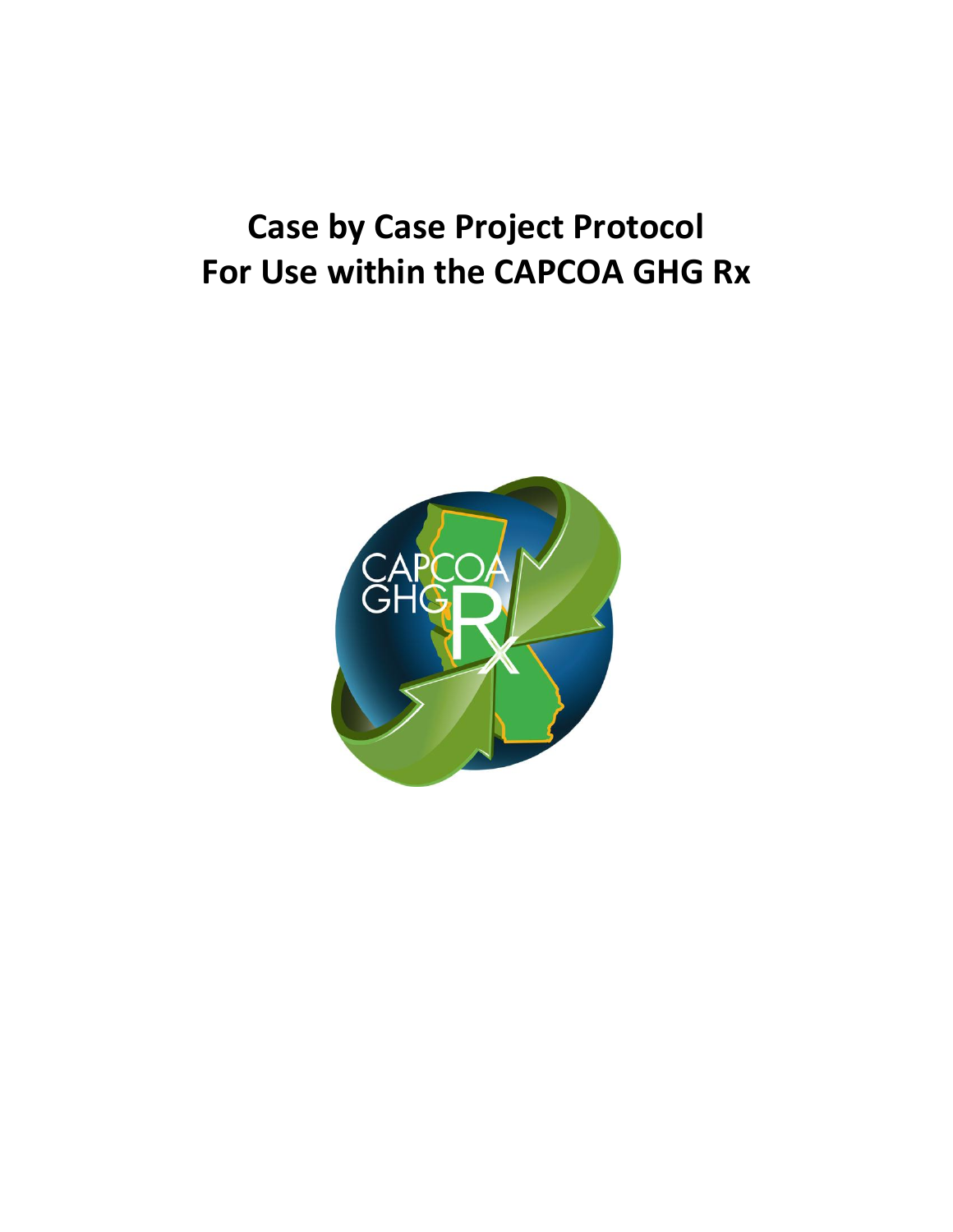

## **California Air Pollution Control Officers Association**

## **Greenhouse Gas Reduction Exchange**

**Appendix D**

# **CAPCOA GHG Rx Quality Criteria:**

## **Protocol for Case by Case GHG Emission Reductions & Criteria for Evaluation of New Protocols**

**Adopted November 6, 2012**

**Amended [4/24/13]**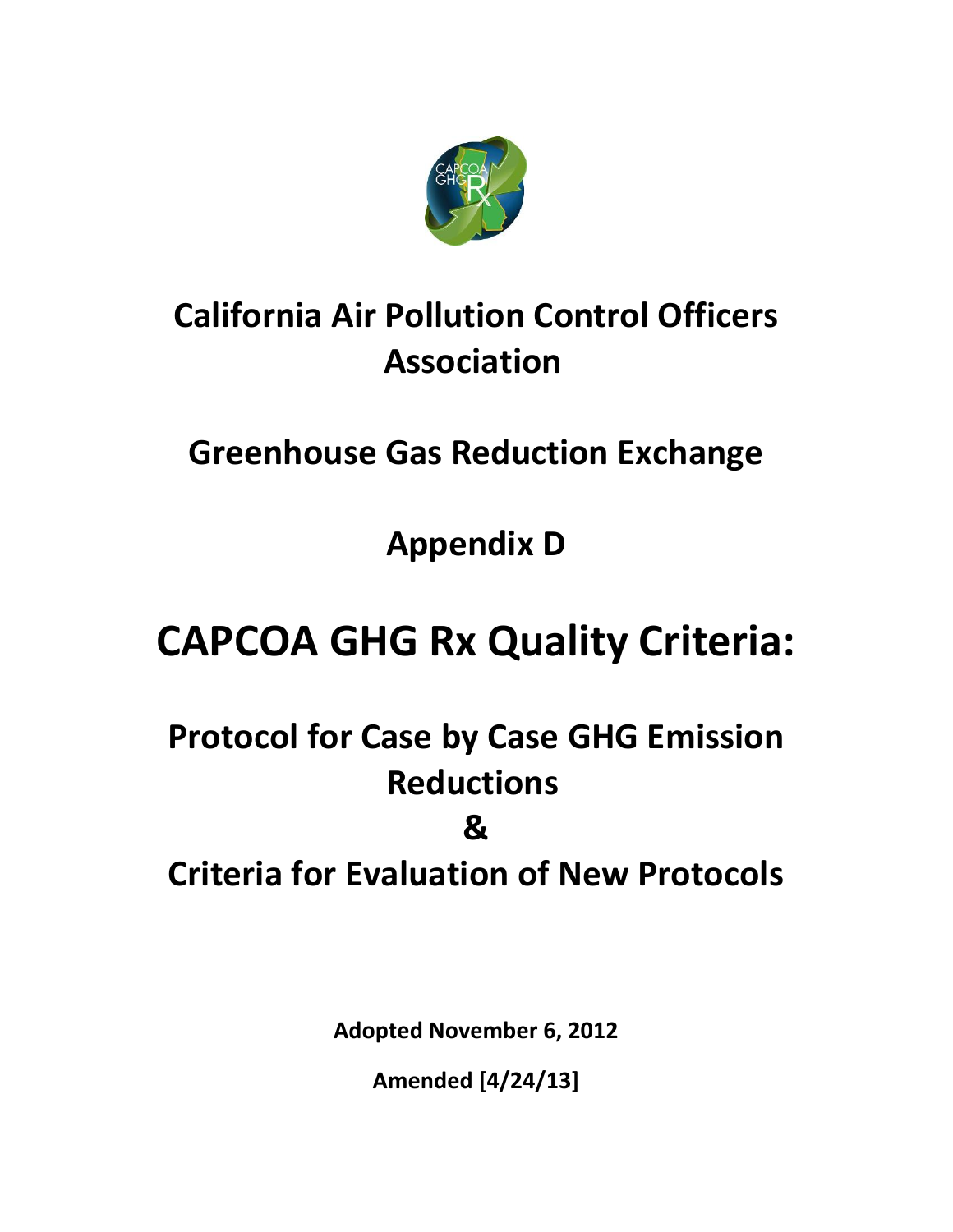## **Table of Contents**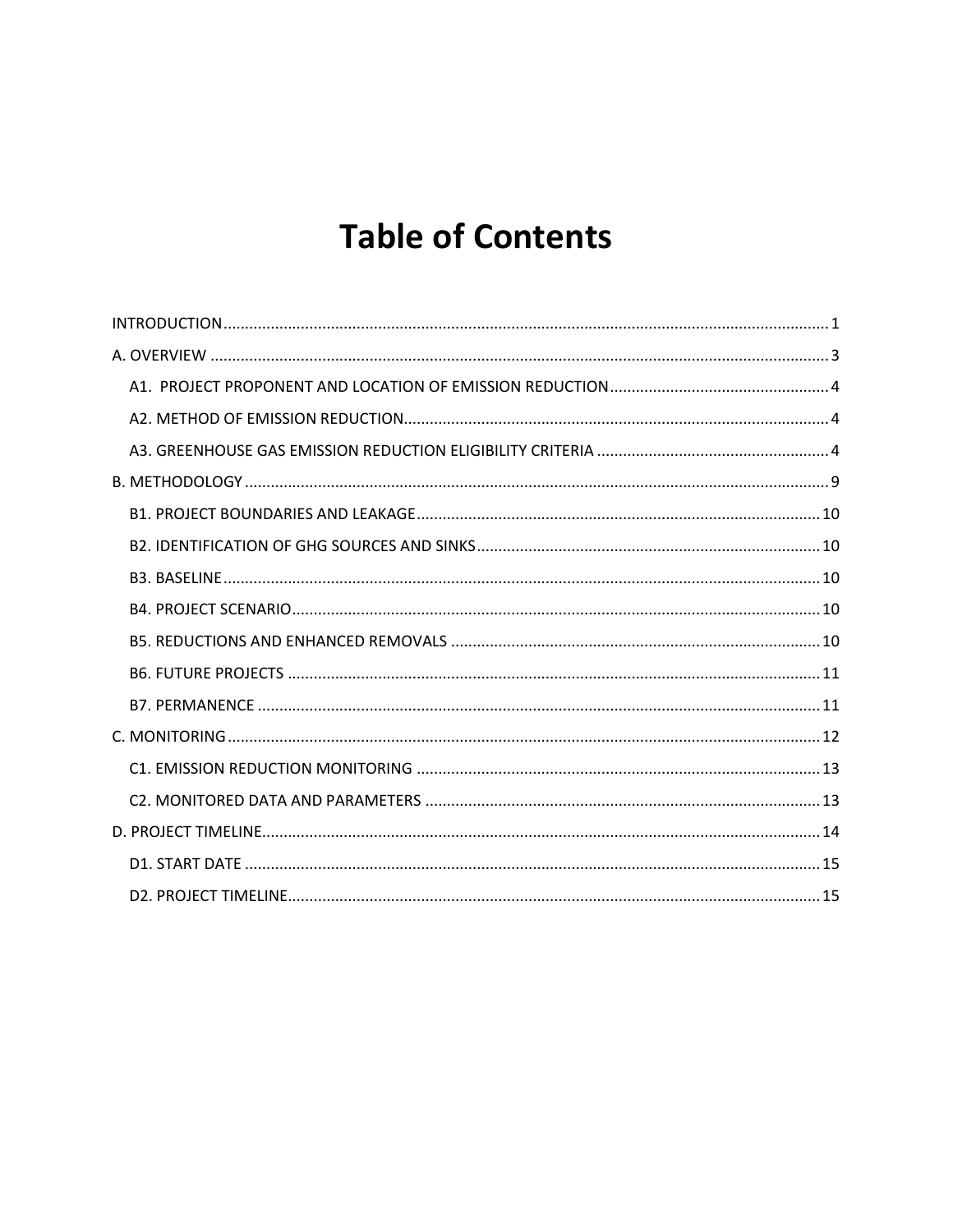## **INTRODUCTION**

#### **Purpose of the Exchange**

The California Air Pollution Control Officers Association (CAPCOA) has established the Greenhouse Gas (GHG) Reduction Exchange (Exchange) to support the creation and exchange of high quality, locally generated GHG emission reduction credits). Essentially, credits are created when projects or practices are implemented specifically to reduce GHG emissions that are not required by law or other mechanisms to reduce emissions, and the resulting reductions are recognized by CAPCOA members. The GHG emission reductions, or credits, that meet the criteria and methodology described below, could be used as a source of mitigation for land use or other projects subject to the California Environmental Quality Act (CEQA) or for other GHG mitigation needs.

The Exchange accommodates two primary types of GHG credits:

- 1) those that are created according to an approved protocol based on reductions from a specific type of GHG emission source, and
- 2) those that are created according to this *Protocol for Case by Case Emission Reductions*, and are enforceable via:
	- an air district permit , or
	- another mechanism, such as an enforceable CEQA mitigation requirement

Reductions that fit the first bullet above are generally subject to an annual validation process, which validation assures that a specific quantity of reductions did occur during the past year (vintage). These verified reductions are then listed as verified on the Exchange for that vintage, and are generally available for mitigation or other market purposes.

Reductions fitting the second bullet are generally found during the analysis of the reduction to be enforceable for a given period, for instance, via adequate conditions of approval contained in, and enforceable through, an air district Permit to Operate. These credits are not subject to annual validation, but are enforced on an ongoing basis via air district enforcement of those conditions.

For transparency purposes, CAPCOA will post the relevant protocol or other ERC evaluation documentation with each credit listed on the Exchange.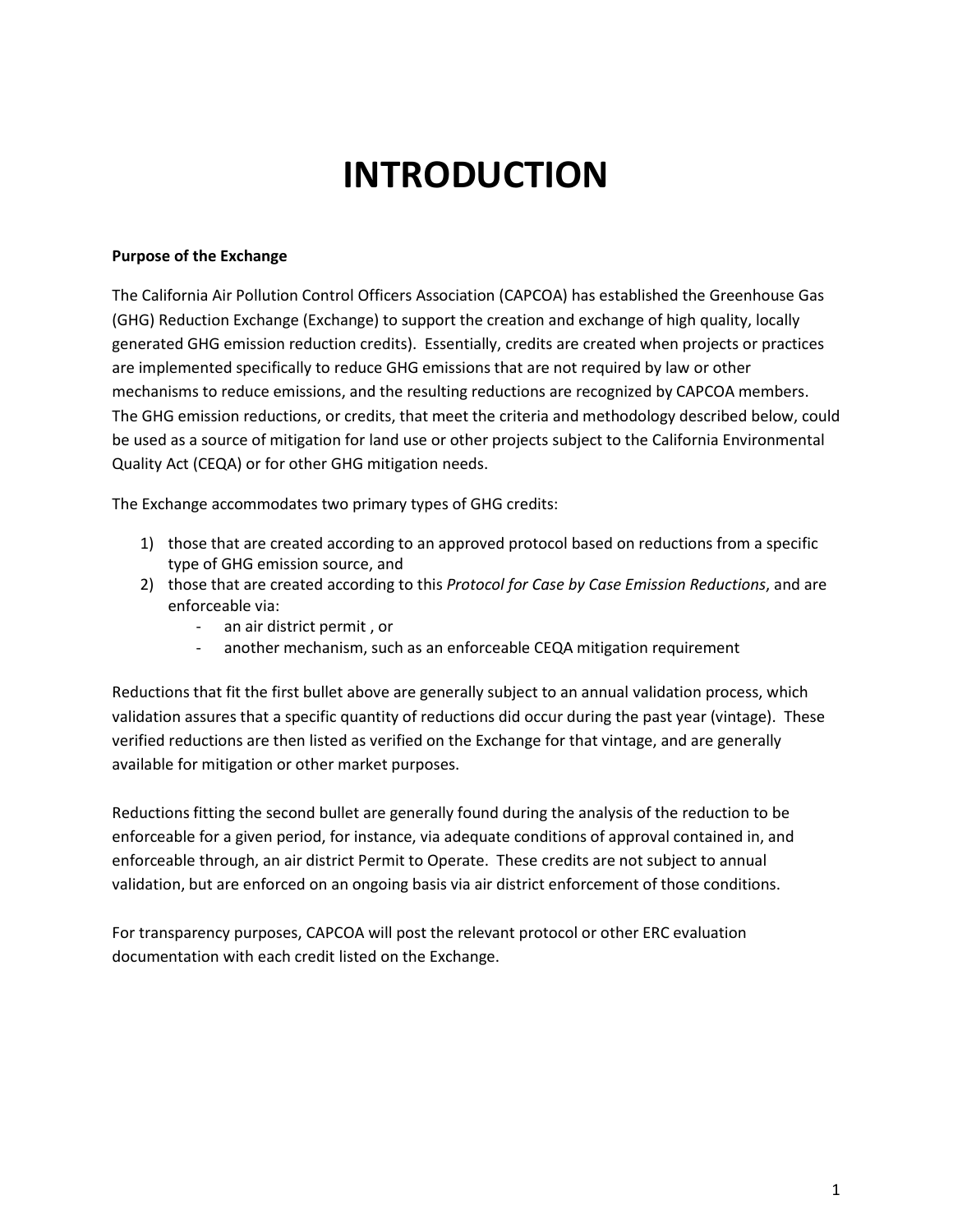#### **High Quality Credits**

The Exchange will only list GHG emission reduction credits that have been created in accordance with CAPCOA approved criteria and methodology that defines the following overarching principals that the GHG emission reductions must be:

- Real
- Additional/Surplus
- Quantifiable
- Validated
- $\bullet$  Enforceable
- Permanent

This document provides guidance on the requirements that must be met for anyone wanting to implement projects or practices to reduce or sequester GHG emissions and list those GHG reduction credits on the CAPCOA Exchange. The GHG reduction projects or practices must have been implemented and the actions creating the reductions must have already occurred, or been committed to, in order to list the credits on the Exchange. The requirements listed in this document apply to the development of protocols that would be used to approve individual GHG reduction projects, such as: the Climate Action Registry's Urban Forestry Protocol; the approval of GHG reduction projects that are subject to air district permits, such as energy efficient boilers; or GHG reduction projects that are enforceable through some other mechanism, such as energy efficiency upgrades that are additional at existing residential or commercial properties that are enforceable through a CEQA mitigation requirement. Only GHG emission reductions that meet all of the criteria listed below qualify for listing on the CAPCOA GHG Reduction Exchange. Air district staff within the respective air basin where the credits are created will review the applicant's GHG reduction analysis to determine if they meet the overarching principals for high quality credits.

#### **How to Use this Document**

This document is intended for use by anyone proposing to submit GHG emission reduction credits to the CAPCOA Exchange, or to submit a GHG emission reduction protocol to CAPCOA for consideration for use by the Exchange. In either case, the proponent must supply adequate information to clearly demonstrate how all the eligibility criteria and other requirements set forth in this document have been met. Air district staff will review only the information submitted to determine if a proposed protocol or project meets CAPCOA's definition of high quality GHG emission reduction credits.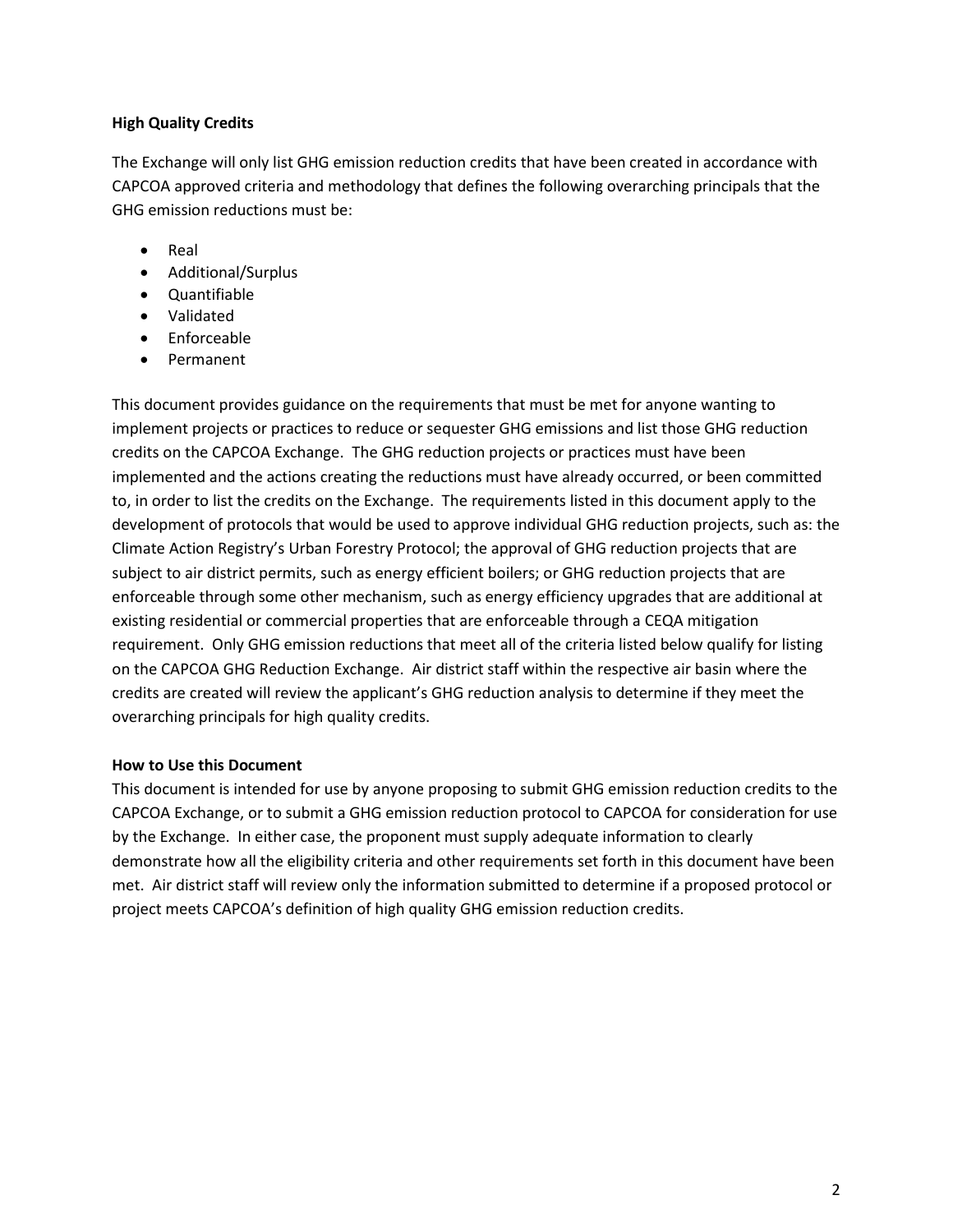# <span id="page-5-0"></span>**A. OVERVIEW**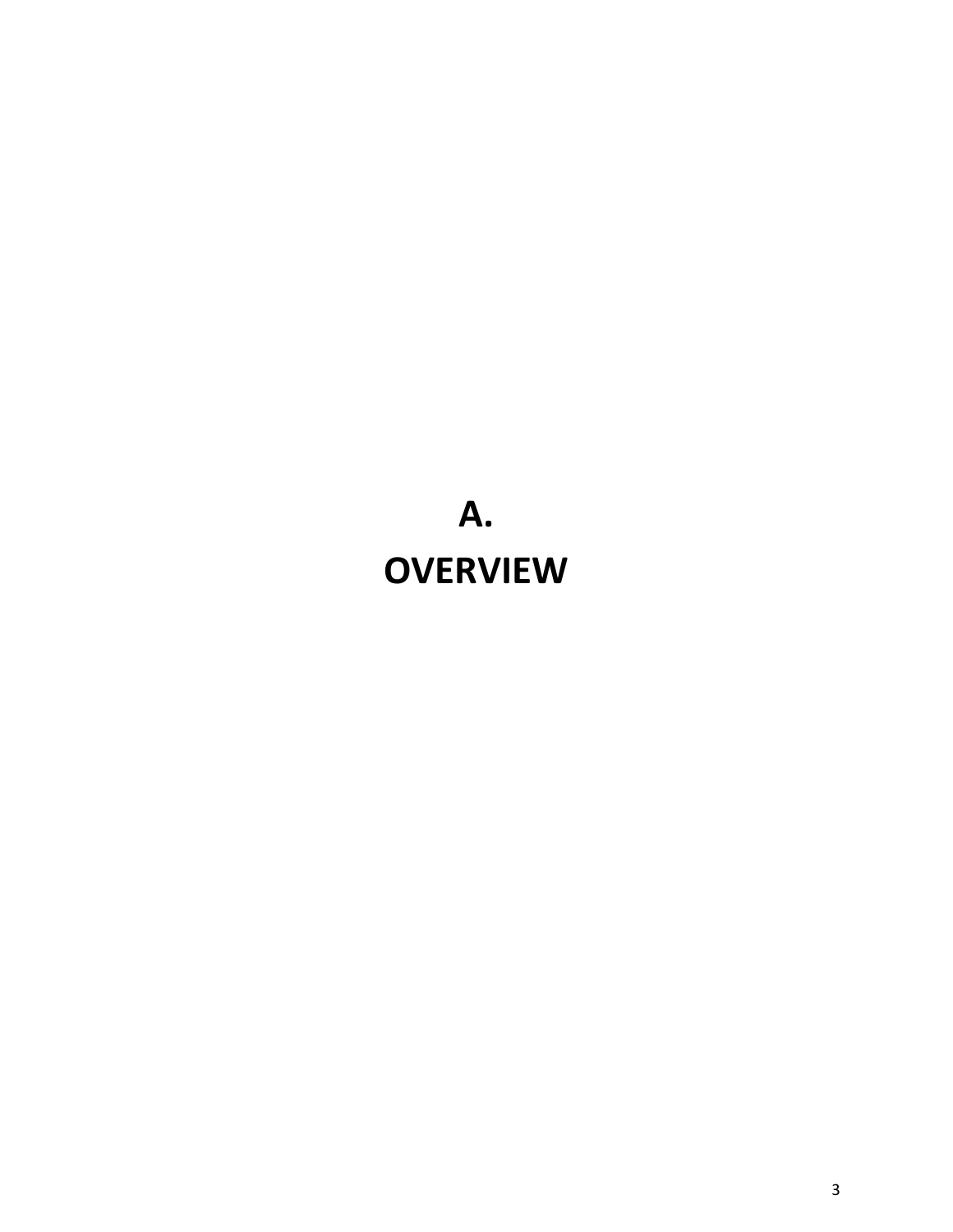### <span id="page-6-0"></span>**A1. PROJECT PROPONENT AND LOCATION OF EMISSION REDUCTION**

*The project proponent must provide full contact information, roles and responsibilities of specific individuals, other significant project participants, relevant regulator(s) and/or administrators of any greenhouse gas (GHG) program(s) in which the project is already enrolled, and any entities holding credit and land title (if applicable).*

*Emission reductions must have occurred within California. Note that for emission reductions due to electrical efficiency projects that otherwise meet all eligibility criteria, only the efficiency project must have occurred within California. It is not necessary to validate that the resulting decrease in electrical generation occurred in California as well.*

## <span id="page-6-1"></span>**A2. METHOD OF EMISSION REDUCTION**

*Protocols specific to a particular type of project must define the type of emission reduction project for which the protocol is applicable. Such applicability criteria must be sufficiently restrictive such that projects that are eligible for the protocol are consistent with the assumptions used in developing the protocol.*

*This protocol for case by case emission reduction projects requires that a detailed description of the actions taken that generated the emission reduction along with the date that such emission reductions occurred must be provided by the applicant.*

*The following items must be provided by the applicant:*

- *Project purpose(s) and objective(s)*
- *Description of project activity*
- *Description of how the project will achieve GHG reductions and/or removals (sequestration)*
- *Description of how the project will comply with each of the emission reduction eligibility criteria detailed below.*

### <span id="page-6-2"></span>**A3. GREENHOUSE GAS EMISSION REDUCTION ELIGIBILITY CRITERIA**

*The CAPCOA GHG Reduction Exchange will only recognize GHG emission reduction credits of the highest quality. The discussion below defines criteria and provides guidance when proposing new protocols, and serves as the protocol for case by case emission reduction projects. Drawing from current widelyaccepted best practices, the CAPCOA Exchange will only accept GHG emission reduction credits that are real, additional/ surplus, quantifiable, validated, enforceable and permanent. Greenhouse gas emission reductions that meet the criteria listed below could be acceptable by CAPCOA and eligible for listing in the Exchange.*

*The following criteria are applicable to new protocols approved by CAPCOA and, along with the rest of these guidelines, serve as the protocol for case by case emission reductions. Proponents of either protocols or projects must clearly demonstrate how all these eligibility requirements have been met.*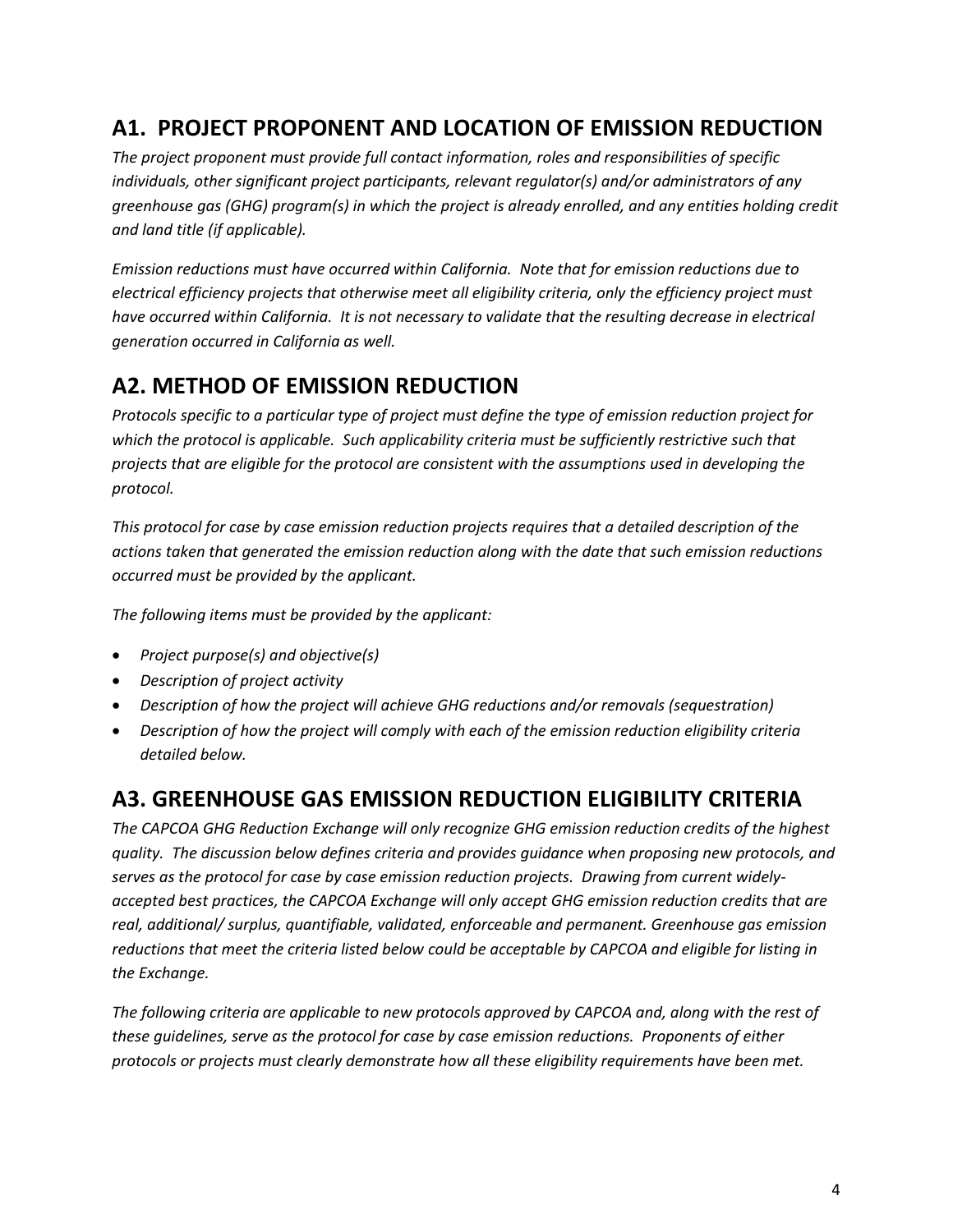#### *Real*

*Emission reductions must be determined to be real, i.e. to have actually occurred. A real GHG emission reduction is the result of a project that yields quantifiable and validated GHG emission reductions and/or removals. Only the emission reductions occurring due to the specific action or project are considered. Reductions that have occurred since January 1, 2007, may be considered under this program, provided they meet all other eligibility criteria contained in this document. Reductions that occurred on or after January 1, 2005 may be eligible for credits on the Exchange provided they follow the SJV GHG credit rule and meet all the criteria in this document. Emission reductions that are planned or expected are not eligible for listing on the CAPCOA Exchange as credits, but projected future reductions may be included for informational purposes. However, once such an emission reduction does occur, it may be eligible for inclusion in the Exchange.* 

*New protocols must include criteria that will ensure that the type of project covered by that protocol will result in a real emission reduction. The emission reduction must have actually occurred due to the specific actions taken by an applicant.* 

*This protocol for case by case emission reduction projects requires that the reviewing air district determine, based on the information submitted, that the emission reduction claimed to have occurred from a particular device, process or practice due to actions taken by the applicant did in fact actually occur. For instance, enforceable permit conditions or CEQA mitigation requirements can be used to assure that reductions have occurred.*

#### *Additional/Surplus*

*Emission reductions must be determined to be additional and surplus. Projects must have occurred after January 1, 2007 unless a CAPCOA approved protocol allows an earlier date. In no circumstances can any project be given credits for reductions occurring prior to January 1, 2005.*

*For an emission reduction to be additional and surplus of all requirements it must pass two tests – a regulatory surplus test and a fiscal test.*

#### *Regulatory surplus test*

*To be additional and surplus, an emission reduction must not be due to an action that is required by a law, rule, or other requirement. A project passes the legal requirement test when there are no laws, statutes, regulations, court orders, environmental mitigation agreements, permitting conditions or other legally binding mandates requiring its implementation, or requiring the implementation of similar measures that would achieve equivalent levels of GHG emission reductions.*

*An emission reduction that is in excess of what is required by any and all rules or laws would be considered additional and surplus of all requirements and therefore eligible as a credit. An emission reduction that is in excess of that which is required by any and all GHG rules or laws would be considered additional and surplus of all GHG requirements and therefore eligible as a credit, but this credit should be noted or conditioned as "additional and surplus of all GHG requirements." This distinction is important*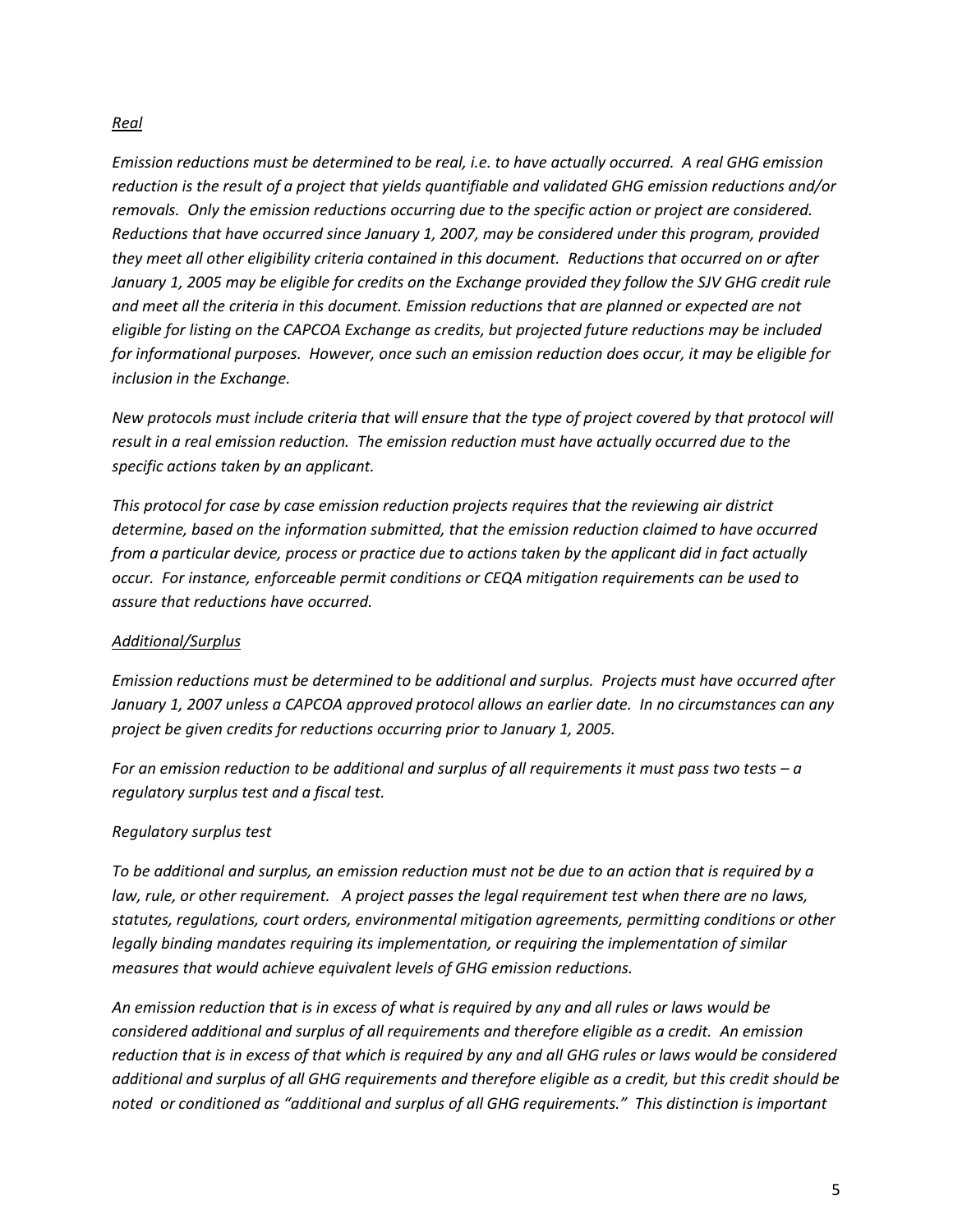*because some approaches for addressing GHG impacts under CEQA allow for the use, as mitigation, of GHG reductions that are additional and surplus to GHG regulations, and therefore either type of credit discussed above can be used for mitigation. GHG reductions that occur concurrently with an action that is required by a rule not directed at reducing GHGs may be additional and surplus of all requirements for the amount of reductions that are due to over-compliance with the regulatory requirement.*

*Finally, reductions that occur at facilities covered by California's cap and trade regulation after the regulation goes into effect are not eligible as credits, as all such reductions would be used, in meeting part of the facility's compliance obligations under the cap and trade program, and are therefore not additional and surplus of the cap and trade program.* 

*For the purposes of this section, covered entities (facilities) are stationary sources determined pursuant to the Cap-and-Trade Regulation sections 95811 and 95812. An updated list is maintained by ARB in their "List of Covered Entities," see* 

*[http://www.arb.ca.gov/cc/capandtrade/covered\\_entities\\_011013\\_v2.xlsx.](http://www.arb.ca.gov/cc/capandtrade/covered_entities_011013_v2.xlsx)*

#### *Fiscal test*

*To be additional and surplus of all requirements, the action that resulted in the emission reduction would not have likely taken place in the absence of a market for the resulting GHG emission reduction credits or in the anticipation of such a future market for such reductions.* 

*Note: Some GHG emission reduction exchanges also require a third criteria be met, namely that the method of the reduction not be in common use. However, CAPCOA believes that this criterion is unnecessary and undesirable. The critical issues are that the reductions are not required and that they are occurring as a result of the fiscal encouragement of a market (the first two tests). If that market then drives a particular GHG reduction methodology to become common, we fail to see how the methodology is no longer additional and surplus, or how and when one would determine that a methodology becomes "common."*

#### *Quantifiable*

*Emission reductions must be quantifiable through tools or tests that are reliable and give confidence to qualify for emission reduction credits. Quantification of the emission reduction requires establishing a baseline emission level and emission reductions resulting from the project. Emission reductions can be quantified by comparing baseline emissions and actual post-project emissions or by comparing baseline emissions to potential post-project emissions, if the potential post-project emissions are enforceable through a permit or other mechanism. The latter method will result in a lower calculated actual emission reduction.* 

*Baseline emissions (the actual emissions representative of normal operation before the emission reduction project) must reflect actual process data and/or practices that are representative of the operation. The potential emissions before the project cannot be used to determine baseline emissions.*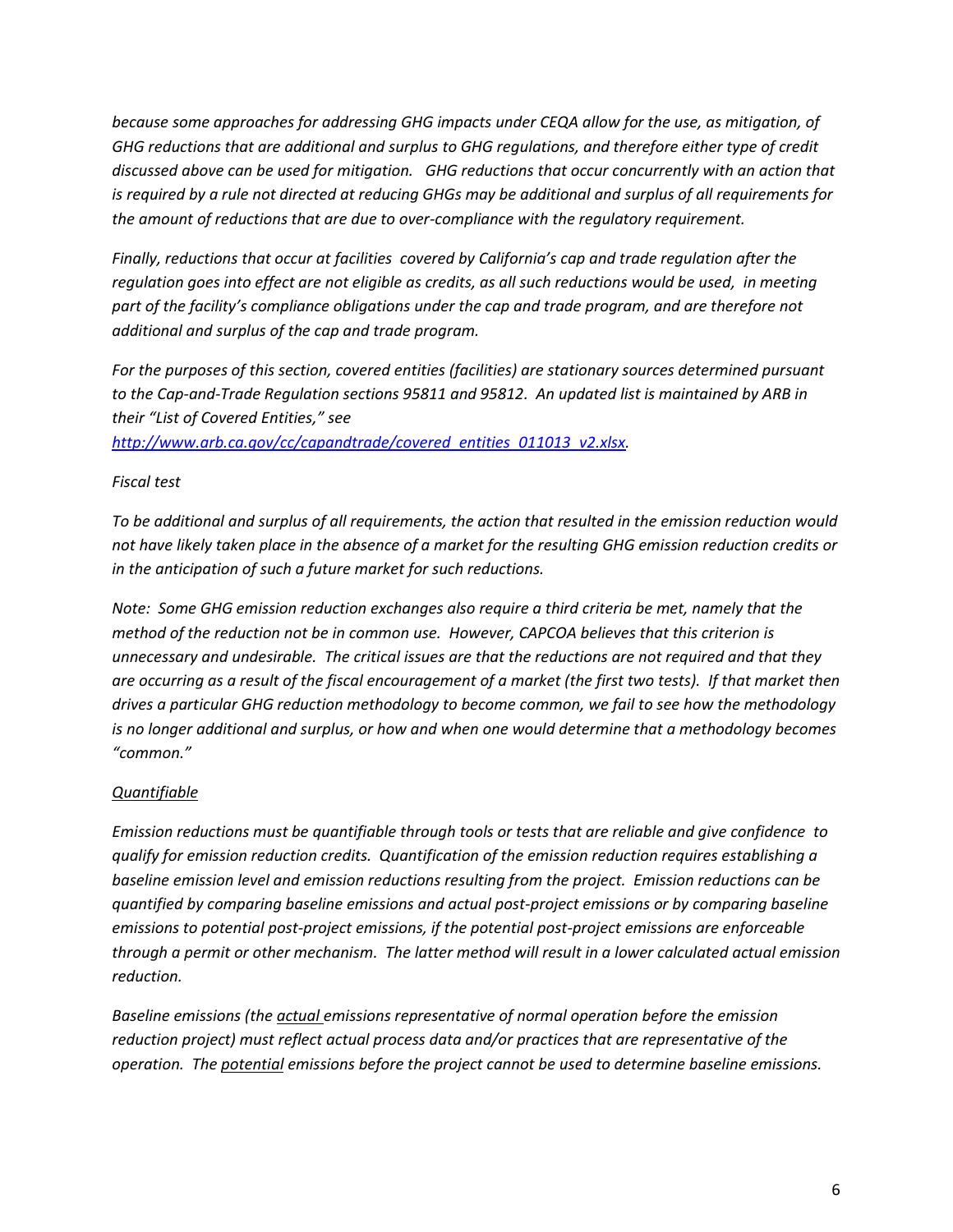*Emission estimates must be based on correct, applicable methodologies, such as appropriate emission factors, source tests methods that are conducted properly and reviewed by trained staff. Adequate documentation to validate throughput or other information is also essential.*

#### *Validation*

*Emission reductions must be validated to qualify for emission reduction credits. The action taken to produce credits can be audited and there is sufficient evidence to show that the reduction did occur and was quantified correctly. Validation and enforcement ensure that the respective emission reductions remain real and permanent for a given time period. Sufficient information should be disclosed to allow reviewers and verifiers to make decisions about the credibility and reliability of GHG reduction claims with reasonable confidence.*

*Emission reductions are quantified and verified on a periodic basis – usually annually, although validation of some credits that are enforceable through other mechanisms (such as a permit enforcing a case-by-case reduction determination) may only have to be verified once, at the time the reductions are originally analyzed. For emission reductions quantified by comparing actual emissions before the project to actual emissions after the project, emission reductions that actually occurred during the previous period are quantified. This requires a comparison of actual emissions without the project compared to actual emissions with the project. These calculations are verified by participating air districts or an approved independent third party approved by CAPCOA to perform such validations. After a successful validation process, emission reduction credits are issued for that past period. Validation includes the review of documentation, monitoring data and procedures used to estimate GHG reductions.* 

#### *Enforceable*

*There must be an enforceable mechanism in place to ensure that the action is, or was, implemented correctly, such as a permit condition or contractual agreement In cases where the emission reduction is based on the difference between pre-project actual emissions and post-project potential emissions, the post-project potential emissions must be made enforceable by the entity issuing the emission reduction credits. Enforcement mechanisms can include a District issued permit, a local jurisdiction's conditions of approval, or a contract between the project proponent and the lead agency. Such mechanisms would specify design, operational, usage limits, monitoring, and recordkeeping requirements for the project to ensure that the parameters used in quantifying the actual emission reductions are being satisfied on an ongoing basis. Any violation of the permit or contract terms and conditions would be subject to enforcement action by the District or lead agency and could result in credits being revoked.*

#### *Permanent*

*Emission reductions must be permanent to qualify for emission reduction credits. Permanence refers to the longevity of an emission reduction or removal, and the risk of reversal of the action creating the reduction or removal. To be considered permanent, emission reductions or removals must continue to occur for the reasonable expected life of the emission reduction project.*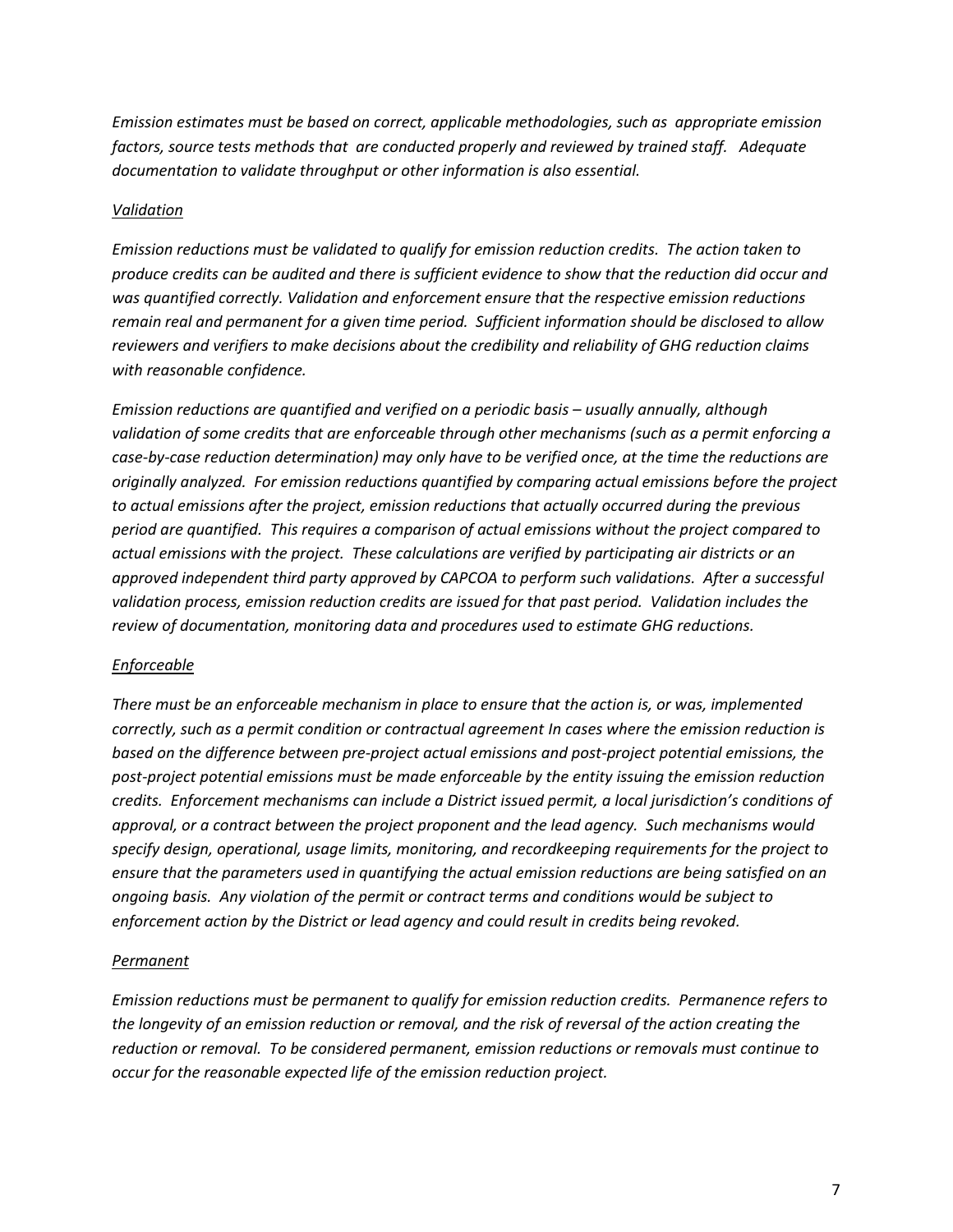*Permanence can be affected by the shift, or "leakage" of emissions from an emission reduction project at one location or process to emission increases at other locations or processes outside the project boundary. Leakage can occur due to a shift in activity away from the emission reduction project to other sources outside the project boundary, resulting in no net reduction in overall emissions.*

*In making a determination if an emission reduction is permanent, the protocol (or the applicant in a case by case determination) must define the project boundary. The project boundary is the project's geographical implementation area, the types of GHG sources and sinks involved and the expected duration of the project. Within that project boundary, an evaluation is made to determine if the emission reduction is permanent, i.e. not shifted to other sources of emissions.*

*Generally, the emission reductions are considered to be permanent within the confines of the project boundary used in establishing the actual emission reductions. The adequacy and sufficiency of the subsequent use of the emission reductions as mitigation for CEQA purposes within that project boundary would be determined by the lead agency.* 

*GHG emission reductions credits that meet all of the above criteria may qualify for listing on the CAPCOA Greenhouse Gas Reduction Exchange.*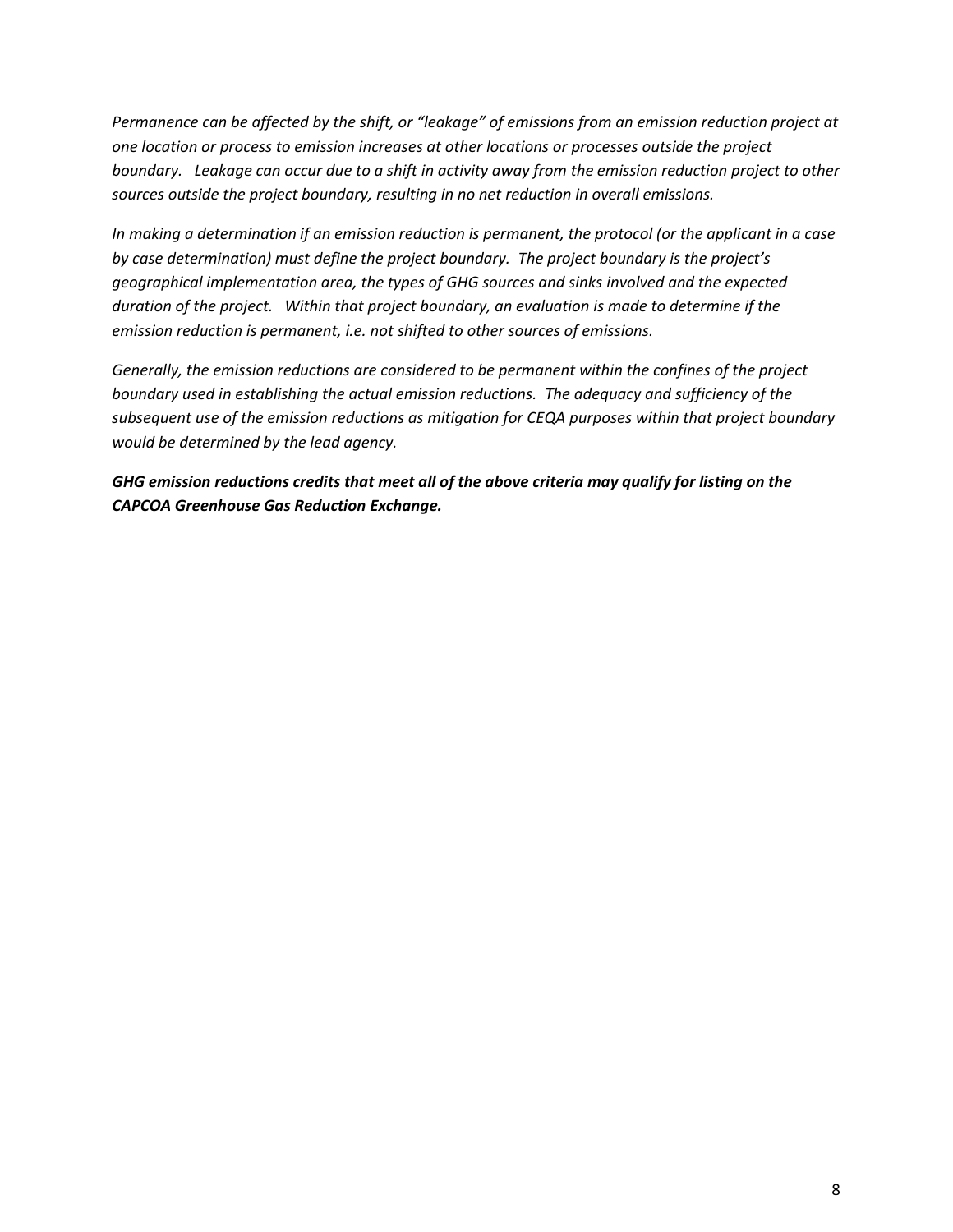<span id="page-11-0"></span>**B. METHODOLOGY**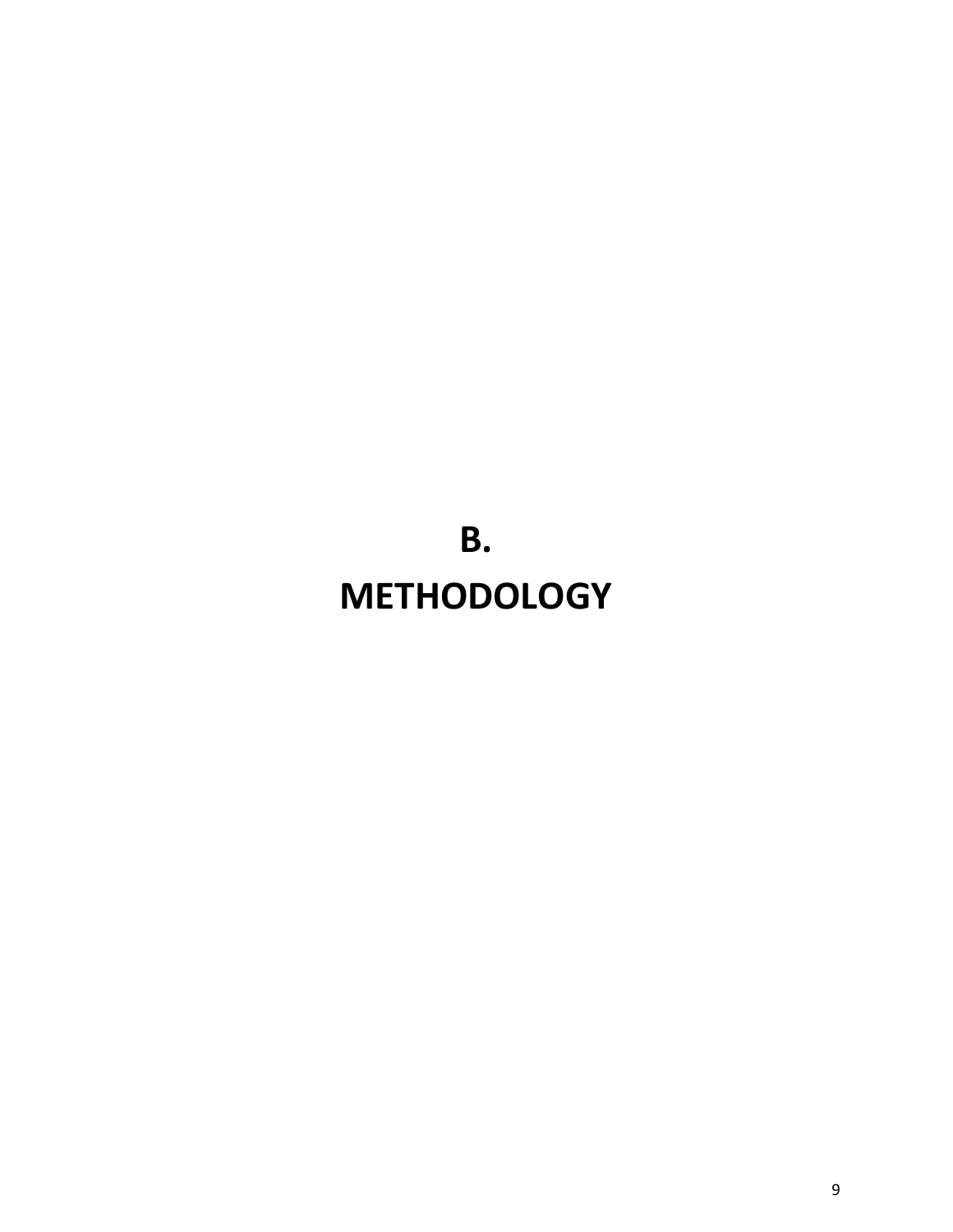*Quantification should employ rigorous and conservative accounting methods and assumptions for all project types. GHG emission accounting must achieve sufficient accuracy to enable users to make decisions with confidence as to the integrity of the reported information. Quantification of GHG reductions must be conducted within acceptable levels of uncertainty.*

*Where accuracy is difficult to achieve, quantification should err on the side of being conservative with GHG reduction estimates. Conservative assumptions, values, and procedures should be used to ensure that GHG reductions are not over-estimated. Conservative estimation methods should be used whenever data and assumptions are uncertain and measures to reduce uncertainty would be impractical.* 

*To that end, protocol proposals and case-by-case reduction analyses should address each of the following issues according to the instructions provided.*

### <span id="page-12-0"></span>**B1. PROJECT BOUNDARIES AND LEAKAGE**

*Identify the physical and temporal boundaries of the project. Identify any opportunities for leakage to occur. Describe how leakage is accounted for and quantified. Provide sample calculations wherever possible.*

## <span id="page-12-1"></span>**B2. IDENTIFICATION OF GHG SOURCES AND SINKS**

*Identify the GHG sources and sinks within the project boundaries. If any sources or sinks will be considered* de minimis*, include a justification. The de minimis threshold is generally defined as 3% of the final calculation of emission reductions or removals, unless some other de minimis threshold is appropriately justified . Detail the GHG quantification methodology for the project scenario including all relevant emissions or removals. Provide sample calculations.*

## <span id="page-12-2"></span>**B3. BASELINE**

*Describe the baseline scenario, how the baseline was identified and chosen, and why it is the most appropriate baseline for the project. If the underlying protocol does not specify what years can be chosen for the baseline, the last 2 years are to be used, unless the air district evaluating the credits agrees that another 2 year consecutive period in the last 5 years is more representative. Address all baseline-related topics required by the Eligibility Criteria in section A3 above. Detail the GHG quantification methodology for the baseline scenario including all relevant emissions or removals. Provide sample calculations.*

## <span id="page-12-3"></span>**B4. PROJECT SCENARIO**

*Describe the project scenario, including the project actions that will take place and any additional information required by the Eligibility Criteria in section A3 above.*

## <span id="page-12-4"></span>**B5. REDUCTIONS AND ENHANCED REMOVALS**

*Describe how the project reduces GHG emissions or enhances the removal of GHGs from the atmosphere beyond what would have taken place in the baseline scenario. Detail the quantification methodology for identifying net reductions and removal enhancements, taking into account leakage and uncertainty.*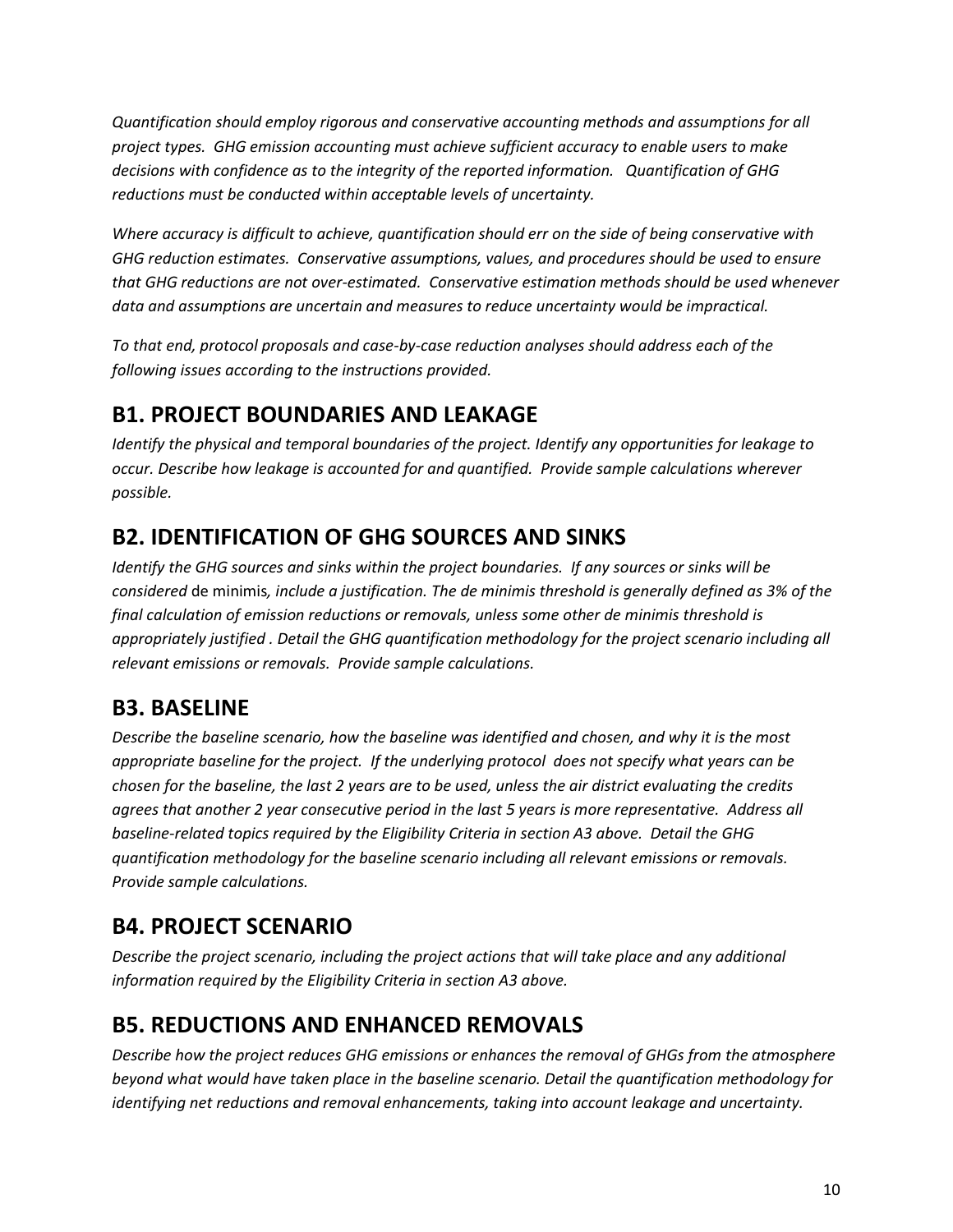*Provide sample calculations wherever possible. Describe how uncertainty is accounted for and quantified.* 

## <span id="page-13-0"></span>**B6. FUTURE PROJECTS**

*In some cases, a project proponent may propose a future emission reduction activity for the purposes of developing bankable emission reductions at a later time. This protocol could be applied to that future activity and resulting emission reductions could be banked on the Exchange once they are realized and verified.*

## <span id="page-13-1"></span>**B7. PERMANENCE**

*Demonstrate whether the project's GHG reductions face any risk of reversal by identifying any risks that may substantially affect the project's GHG emission reductions or removal enhancements. If the credits do face a risk of reversal, describe what method of permanence assurance will be used.*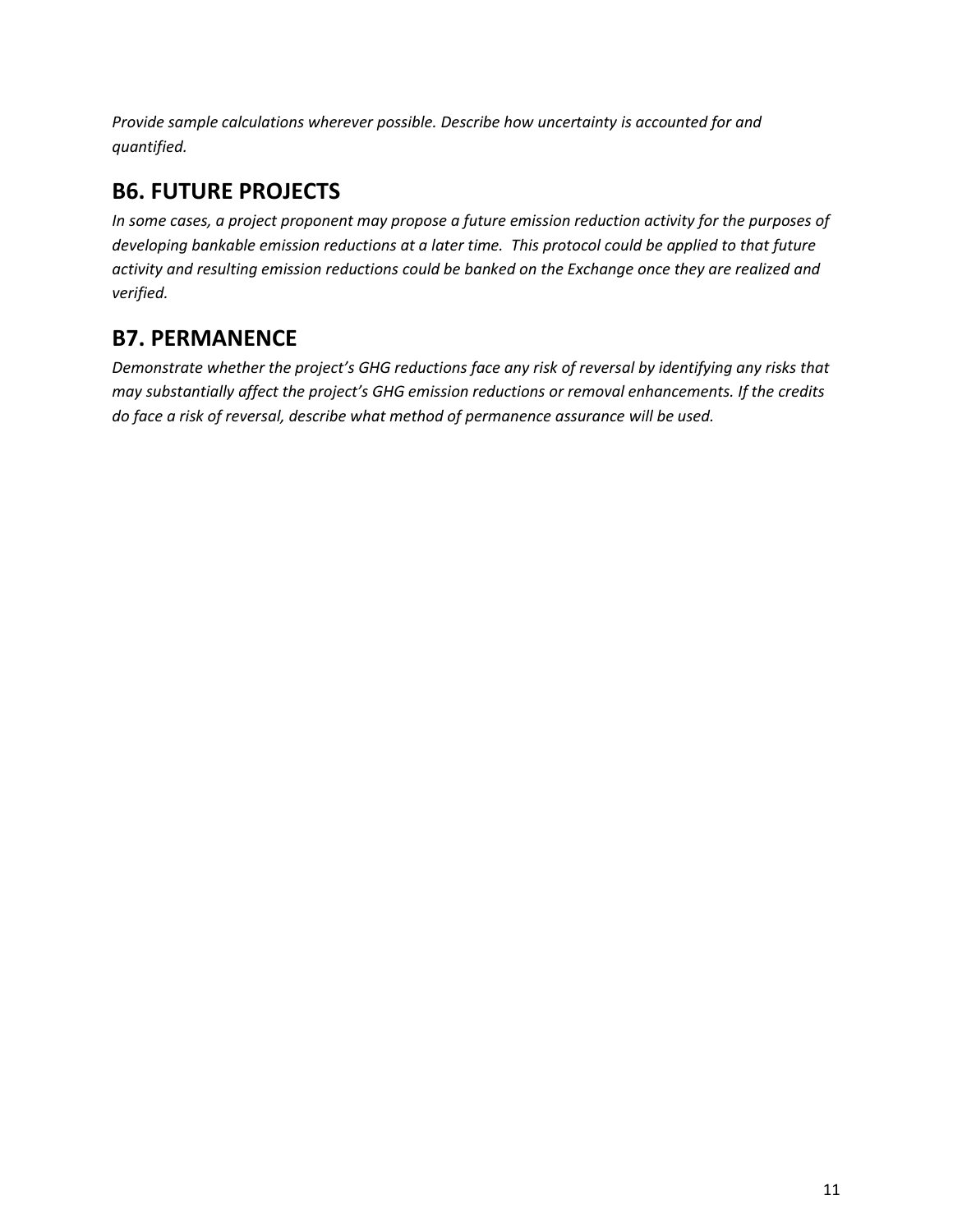# <span id="page-14-0"></span>**C. MONITORING**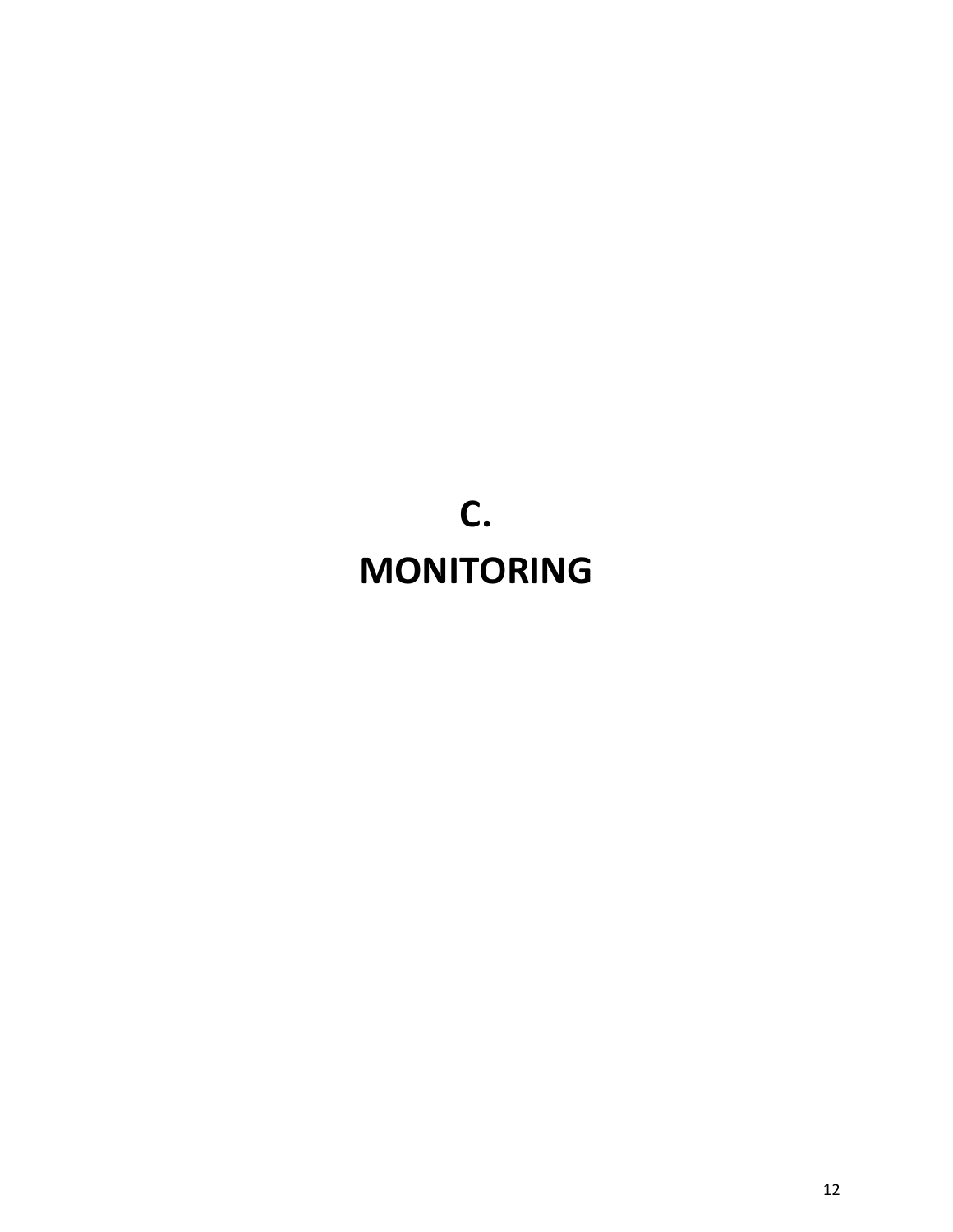### <span id="page-15-0"></span>**C1. EMISSION REDUCTION MONITORING**

*Emission reductions are quantified and verified on a periodic basis – usually annually. For emission reductions quantified by comparing actual emissions before the project to actual emissions after the project, emission reductions that actually occurred during the previous period are quantified. This requires a comparison of actual emissions without the project compared to actual emissions with the project. These calculations are verified by a participating District or an independent third party approved by CAPCOA to provide such validation. After a successful validation process, emission reduction credits are issued for that past period. Validation includes the review of documentation, monitoring data and procedures used to estimate GHG reductions.* 

### <span id="page-15-1"></span>**C2. MONITORED DATA AND PARAMETERS**

*List all relevant data and parameters that will be monitored. The table below provides an example of how monitoring data and parameters can be identified. Provide all relevant information, such as that listed in the table below, for as many distinctly monitored types of data/parameters as are included in the project.*

<span id="page-15-2"></span>*Unit of Measurement Description Data Source Measurement Methodology Data Uncertainty Monitoring Frequency Reporting Procedure QA/QC Procedure Notes*

Data or parameter monitored: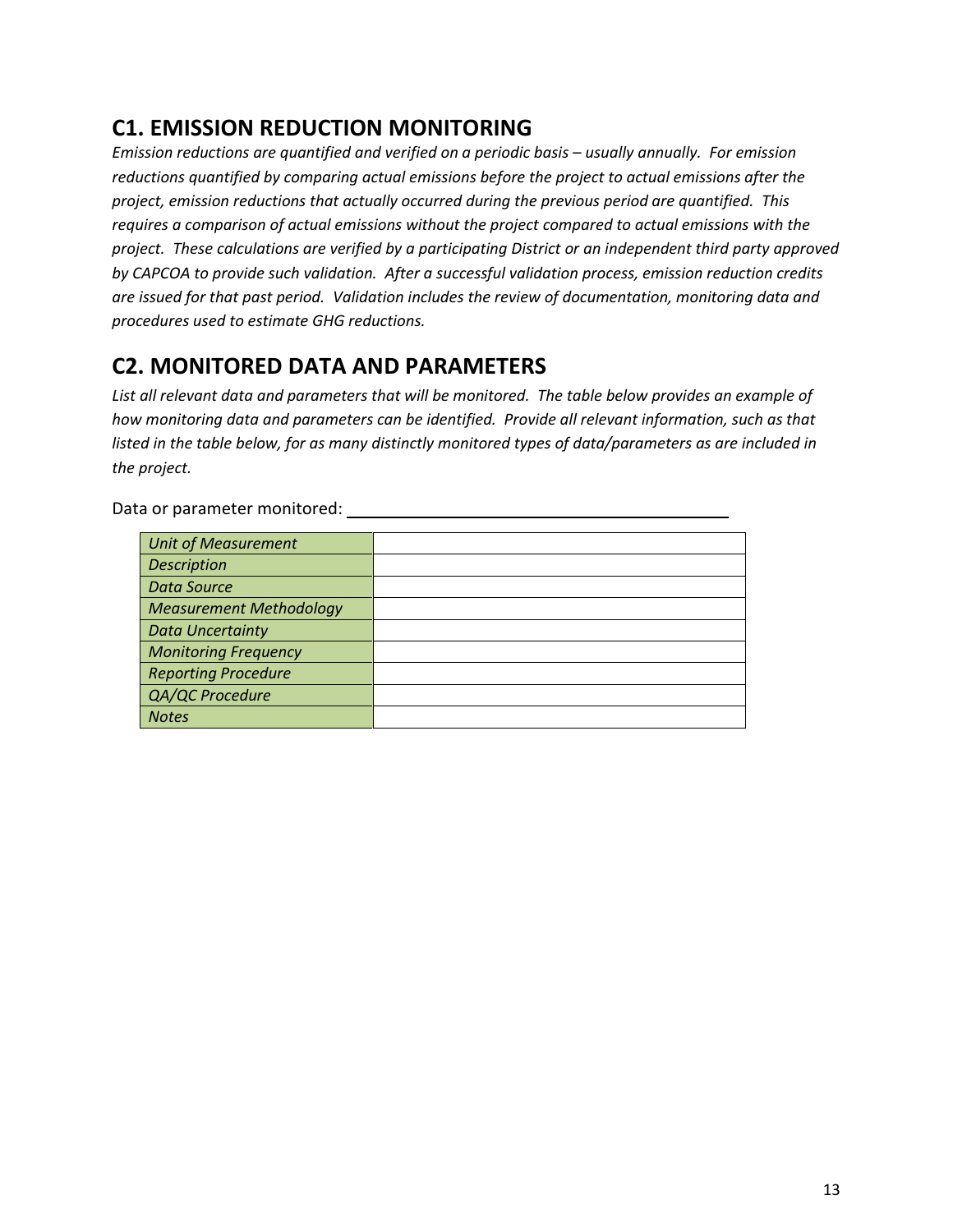# **D. PROJECT TIMELINE**